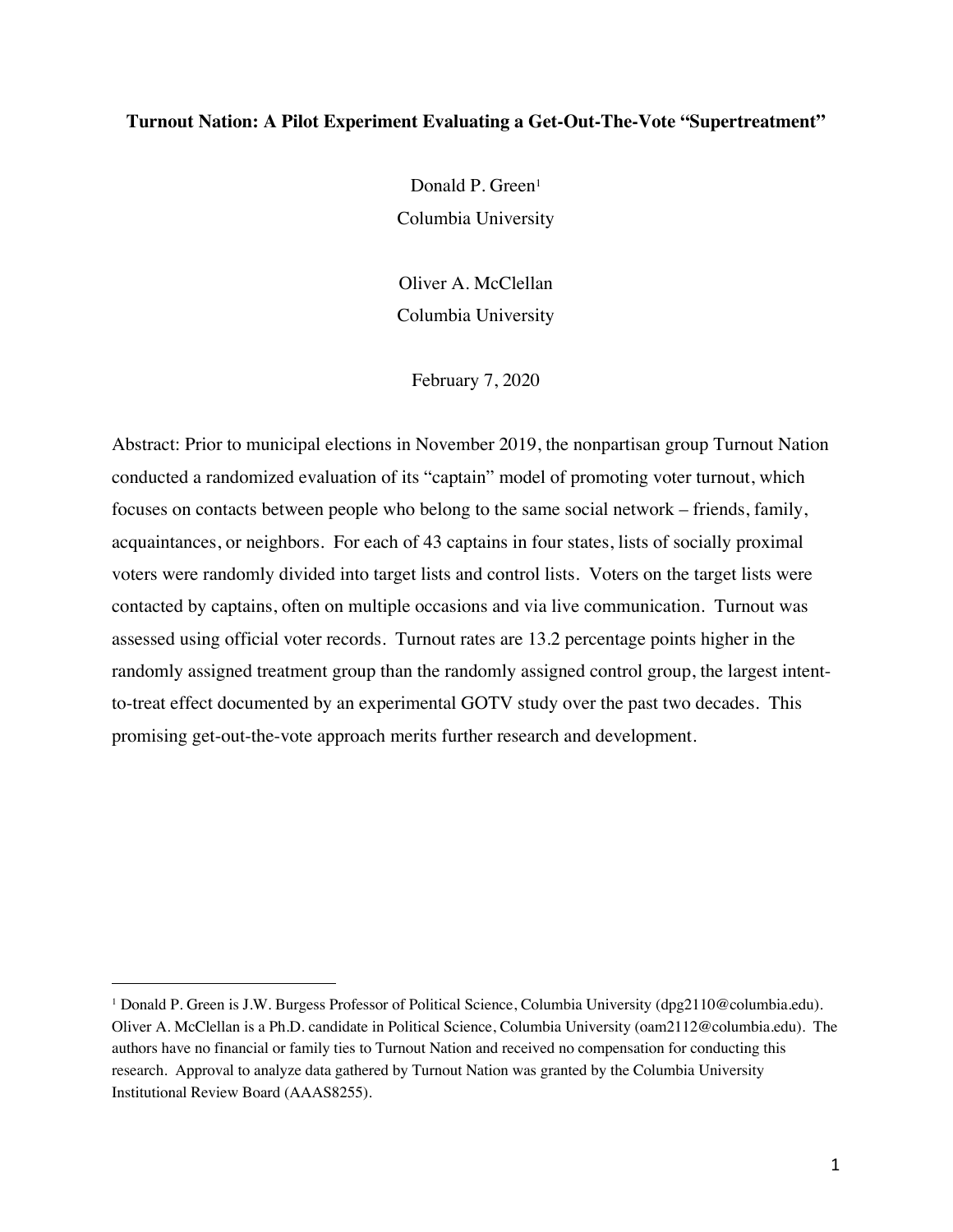One of the most exciting challenges in get-out-the-vote (GOTV) research is the development and implementation of unusually powerful methods of increasing turnout, which Green and Gerber (2019, p.187) refer to as "supertreatments." An especially promising avenue for research and development, they suggest, is organizing within one's own social networks:

On the frontier of GOTV research lies the investigation of other social influences, such as the effects of friends and family members communicating the importance of voting... A related topic is the study of how social networks can be used as mobilizing agents. Can workplaces, religious groups, online communities, and other social ties be used to bind people together into blocs of voters? In the heyday of machine politics, it was common for "block captains" to mobilize a specific list of voters. The idea of recruiting people to be responsible for turning out a small group of friends, neighbors, parishioners, or coworkers is essentially an attempt to harness the formidable social influence that peers exert on each other.

The aim of this paper is to evaluate one such effort, conducted by the organization Turnout Nation. Like previous "relational organizing" campaigns, Turnout Nation attempted to mobilize voters through personal interaction among relatives, friends, and acquaintances. But unlike previous friend-to-friend messaging campaigns, which are often lightly coordinated or supervised (and therefore often have low follow-through rates), the organizing principle that undergirds Turnout Nation is a network of "captains" who are responsible for getting a specific batch of voters to the polls. The captains are supervised by organizers who recruited them to their GOTV charge, and captains in turn try to recruit other captains who will extend the GOTV work to new voters.

This decentralized approach to voter mobilization attempts to overcome three impediments to high quality, scalable GOTV work. The first is the inability to contact voters. As people become increasingly adept at dodging telemarketing calls, door-to-door fundraising appeals, and unsolicited texts, campaigns find it increasingly difficult to contact strangers using traditional modes of communication. One key advantage of mobilizing within a social network is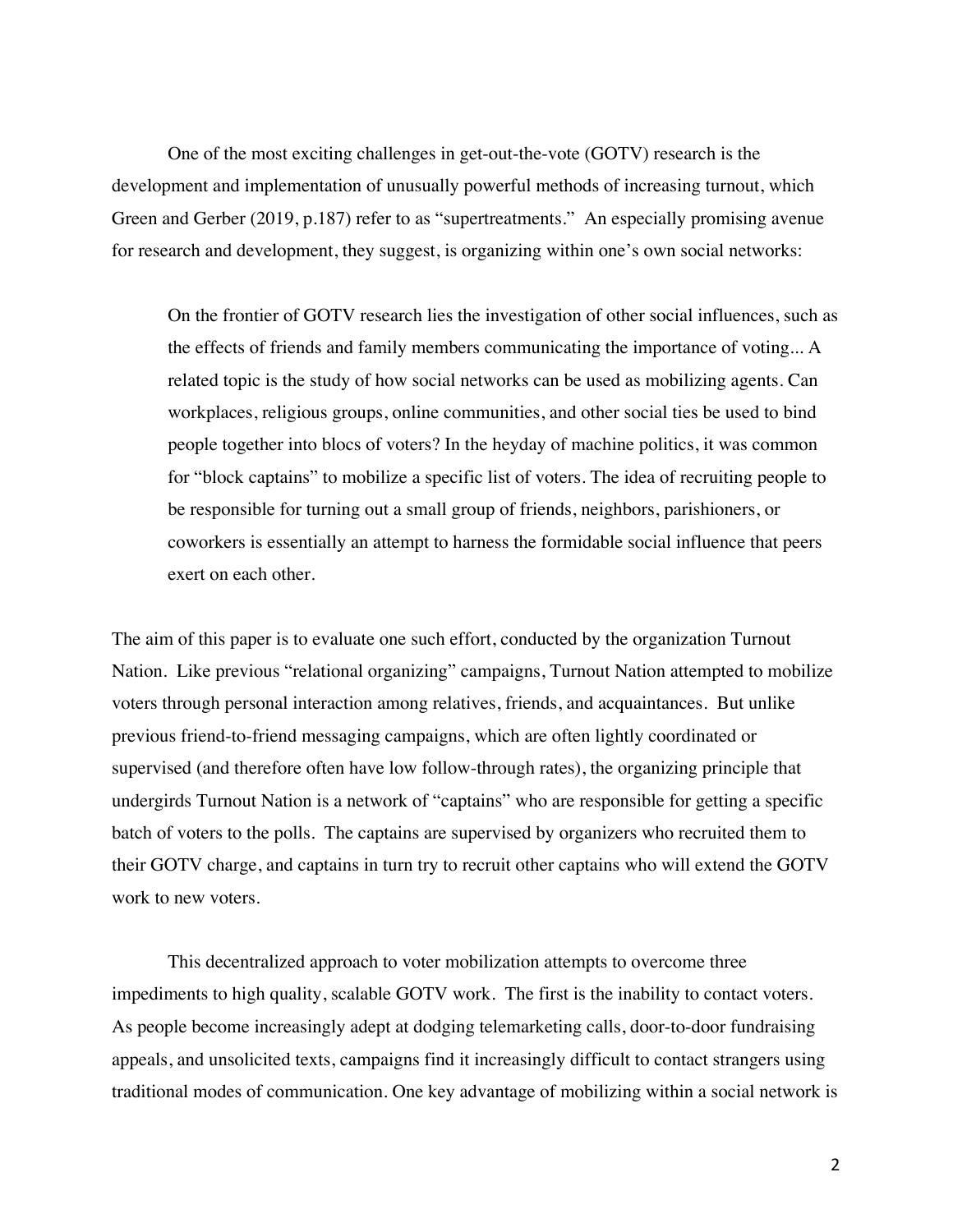that barriers to communication are minimal – one can ordinarily visit, call, email, or text one's friends without impediment; moreover, their contact information tends to be far more up-to-date and reliable than would be the case for a list of strangers. Second, whereas GOTV contacts typically come from campaign workers or activists, here the message is delivered by someone who is known to the voter and presumably more credible when emphasizing the importance of the coming election. Third, to the extent that a GOTV appeal calls on voters to pledge to vote, mobilization by a friend or acquaintance introduces an extra layer of accountability, since the voter is likely to interact with the mobilizer sometime in the future.

The theory underlying this approach seems intuitive; the question is whether in practice mobilizers follow through and indeed get their targets to cast ballots. Because implementation is crucial, this evaluation benefits from the fact that different sites had rather different organizing approaches. The campaign in Ohio, which was led by a long-time grassroots organizer, was carried out with a high degree of structure. Captains were encouraged to interact with their target voters in specific ways and on multiple occasions. To quote the organizer:

I sent these ten names back to the captains and asked them to reach out to these friends and tell us which ones had agreed to vote on Nov 5th. I asked the captains when they would make their first contact and how they would choose to contact them. I would ask if I could check in with them in a couple days to hear how it went. When checking in on them I would ask individually about each of the ten people on their list, ask whether or not that individual agreed to vote, record the answers and ask when the captain would get to each of the others on their list.

For the ten days before the election I sat down at least once a day and went through my list of captains, calling, e-mailing, texting or messaging those captains whom I had not talked to within the past couple days. At times it felt like I was badgering them and sometimes I would need to be creative about why I was e-mailing them for the fifth time in five days.

By contrast, the other sites (San Francisco, Connecticut, and Colorado) were run more informally and with fewer check-ins, with captains being instructed to use any means they thought appropriate to get their friends and family to vote. Both approaches share many common elements; the appendix presents Turnout Nation's instructions to captains and to organizers.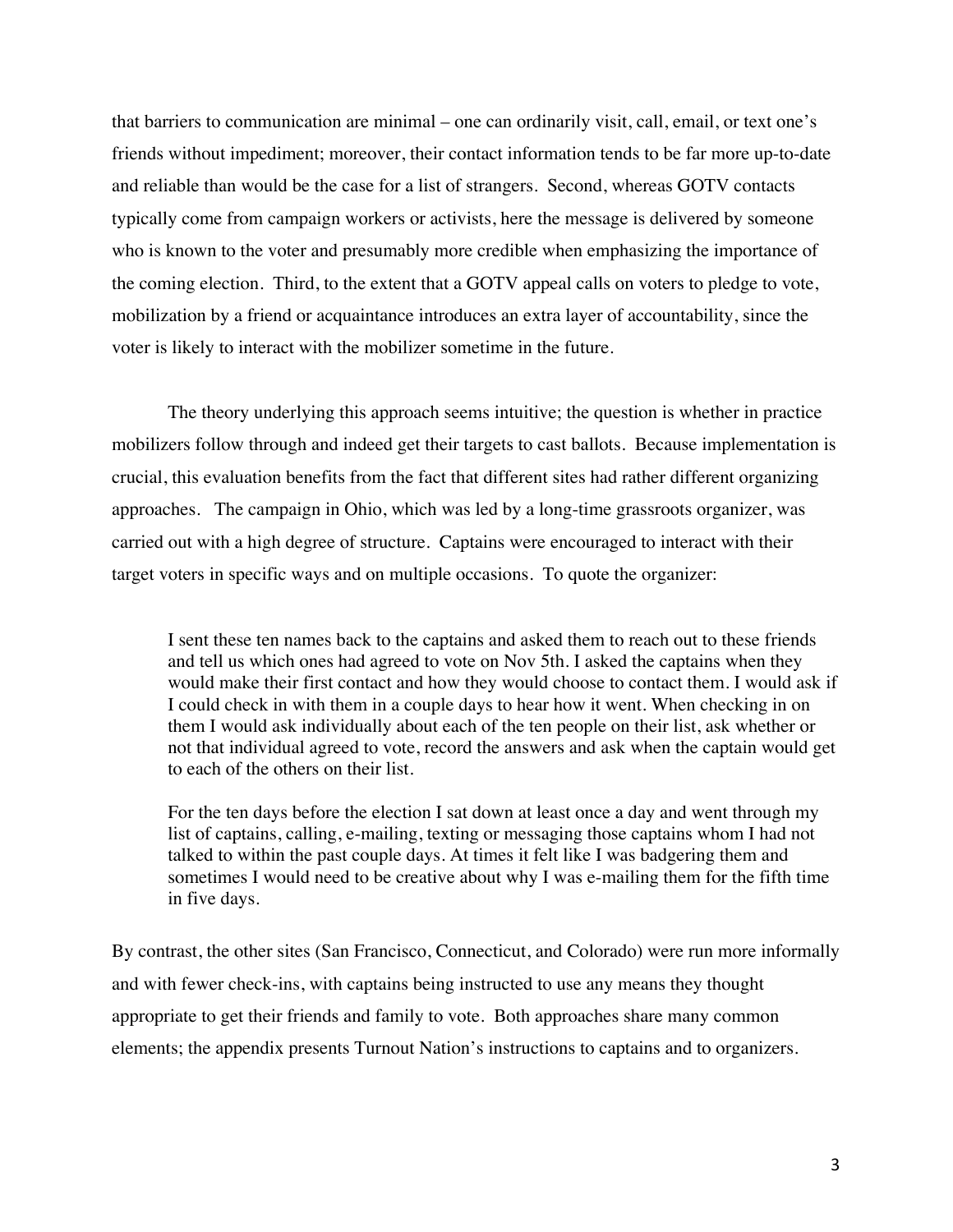# **Study Design**

As mentioned above, the evaluation took place in four sites, all of which featured municipal elections. The largest two sites were Ohio (which featured city council and school board elections in the rural and suburban precincts in the vicinity of Oberlin College) and San Francisco. Two smaller sites were Connecticut (in the suburban and semi-urban precincts near Wesleyan University) and Colorado (in Aurora, a suburb of Denver). Across all sites, the turnout rate in the control group was 32%, where turnout is defined as casting a ballot in one of four geographic areas covered by the study. Those voters who were found to be registered outside the counties within which the elections took place were excluded from the analysis, since they were ineligible to vote. We did not exclude the relatively small number of people who were not found on county registration lists; doing so increases the magnitude of the effects we report below.

After the captains agreed to participate, they proposed approximately 20 names of friends or relatives who would be eligible to vote in the coming election.2 In Ohio, the names of acquaintances were selected from lists of registered voters that were presented to the captains, usually in the immediate vicinity of the captain's home. In other sites, captains proposed names that were not necessarily of people registered locally. Regardless of where the list of (approximately) 20 names came from, half of these names were randomly assigned to a GOTV target list that each captain was responsible for; the other half was randomly assigned to a nocontact control group. This experimental design amounts to a block-randomized experiment in which the blocks are the lists of names proposed by each captain.

A total of 43 captains participated. (The evaluation includes data from one captain from Connecticut whose target list was randomized but apparently never contacted, as he/she dropped out of communication with the organizer). Of the captains, approximately 23% are African-American and another 17% are Latinx.

<sup>2</sup> In a few instances, captains proposed fewer than 20 names and/or insisted on a proportionally smaller control group. Of the 43 captains in this study, 29 had exactly 20 names divided in half.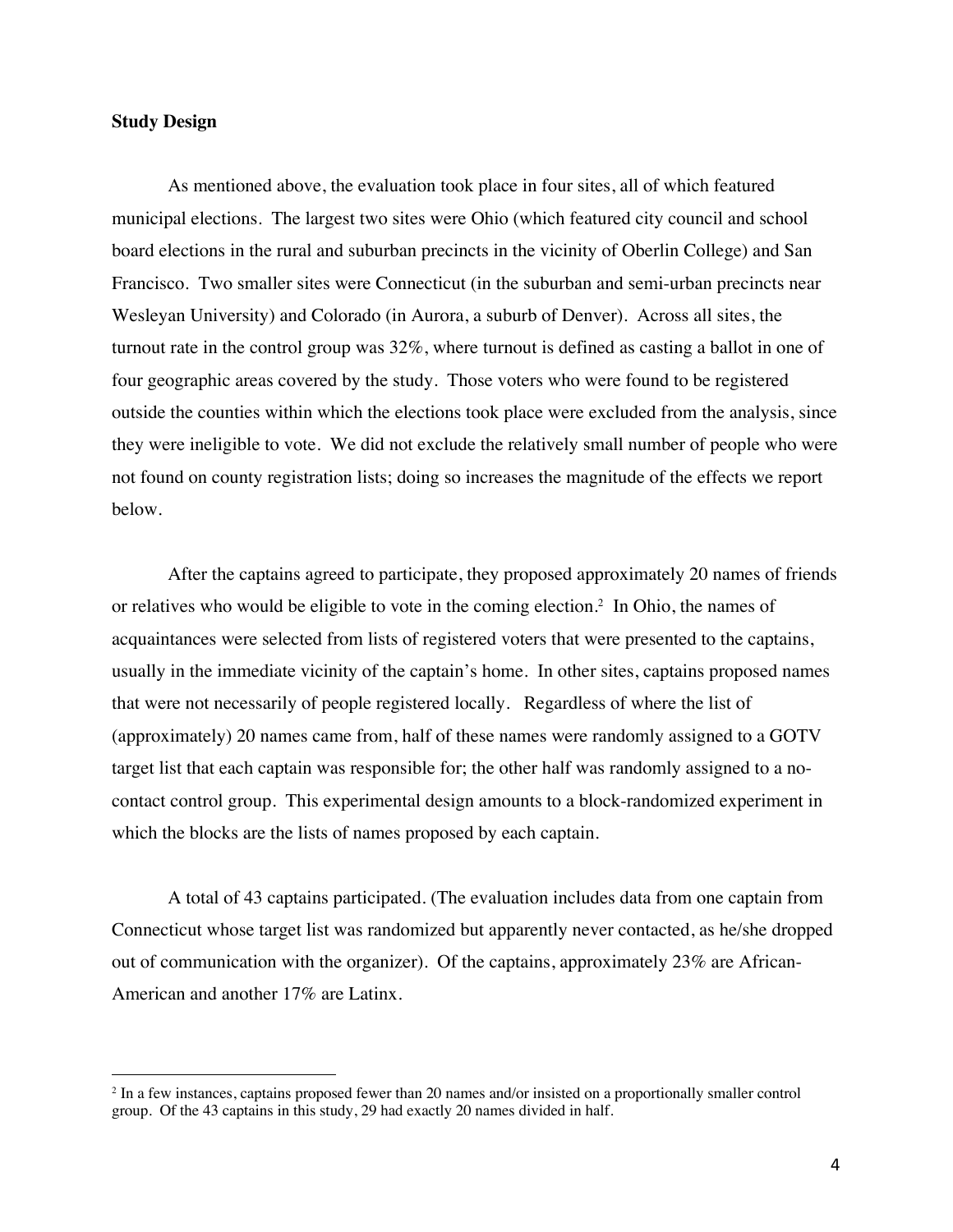The outcome is each voter's turnout in the 2019 election as verified by official records kept by the local registrar of voters in each jurisdiction. As noted above, this voting tally ignores votes cast outside the geographic jurisdictions covered by the study. Our failure to observe votes cast elsewhere does not materially affect the study's results, as we are interested in the difference in turnout between treatment and control groups, and it is unlikely that captains affected the share of votes cast outside the local jurisdiction. Excluding a handful of voters registered outside the relevant jurisdiction, the denominator in our turnout calculation is the total number of voters assigned to treatment or control.

For each captain, the difference between the turnout rate in the treatment list and the turnout rate in the control list provides an estimate of the *intent-to-treat effect*, i.e., the average effect of assignment on voter turnout. Note that this approach turns a blind eye to whether captains successfully reached everyone on their target list; it focuses solely on whether turnout rates increase when a captain agrees to mobilize those on the target list. The intent-to-treat effect is an informative quantity in program evaluation because it describes how results change in the wake of an organization's attempt to implement a given intervention. In this case, we want to know how Turnout Nation's program affects turnout, recognizing that the intent-to-treat effect may be attenuated if captains fail to follow through.

For purposes of comparison, it is useful to note that GOTV efforts often produce relatively small intent-to-treat effects. Green and Gerber (2019) point out that text-messaging campaigns, for example, tend to produce intent-to-treat effects of less than half a percentage point. The same is true for Facebook's acclaimed daylong GOTV campaigns that show users whether their friends have voted. GOTV calls orchestrated by commercial phone banks often produce intent-to-treat results of approximately one percentage point or less. Canvassing doorto-door sometimes produces strong effects among those who answer the door, but contact rates of under 30% typically cause the intent-to-treat effect to fall below three percentage points. Certain kinds of relational volunteer phone-banking campaigns and hard-hitting direct mailing have been known to generate larger effects, but none as large as the results presented below.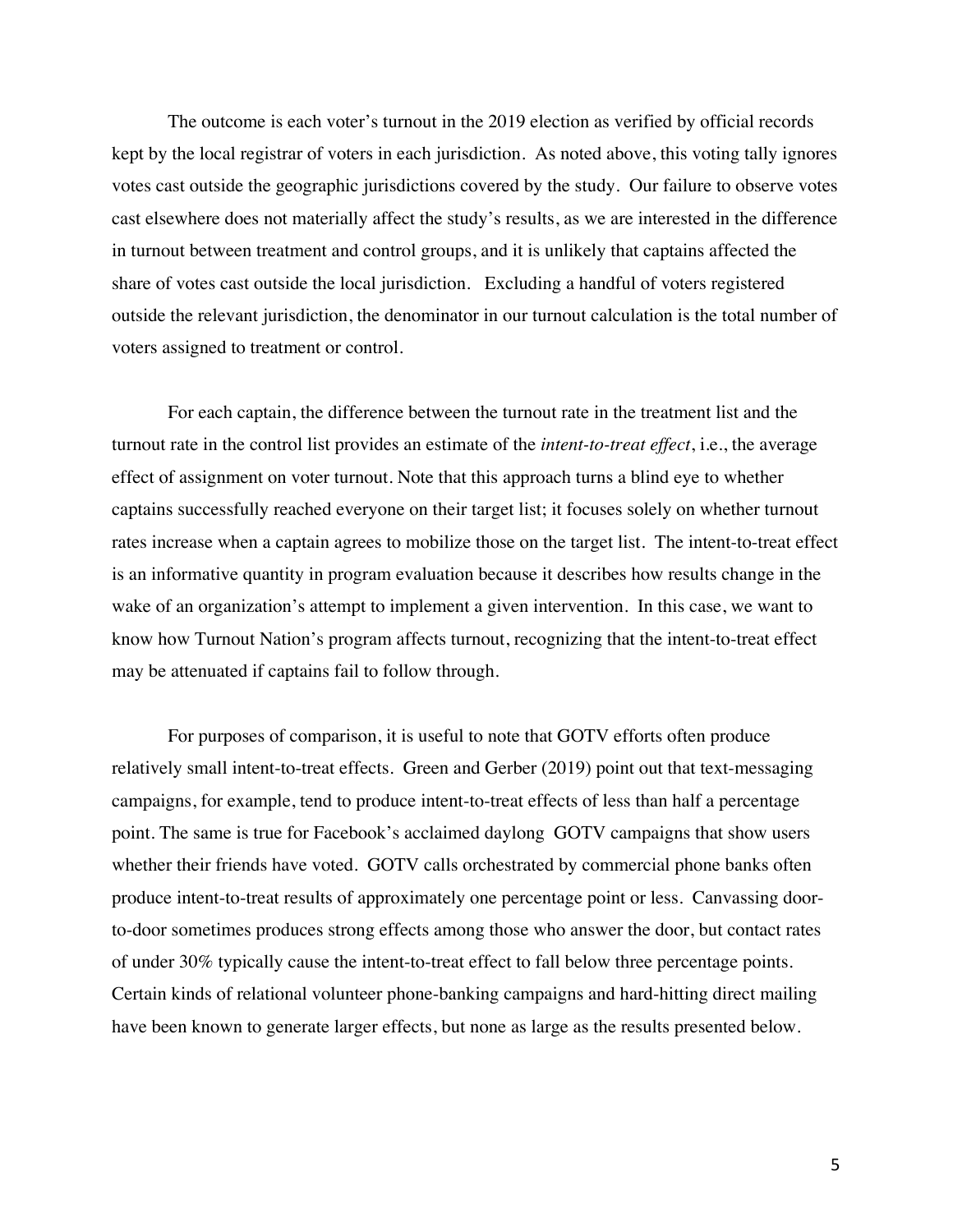### **Statistical Results**

Across all four sites, 43 captains sought to mobilize 387 voters. Another 386 voters were assigned to the control group. To estimate the average intent-to-treat effect across all sites while taking into account the slightly different probabilities of treatment from one captain to the next, we apply inverse probability weights to the following regression:

$$
Y_i = b T_i + c_1 B_{1i} + c_2 B_{2i} + \ldots + c_{43} B_{43i} + u_i. \tag{1}
$$

Here  $Y_i$  represents turnout for voter  $I$ ;  $T_i$  is an indicator variable scored 1 if a given voter is assigned to the treatment group and 0 otherwise*; b* represents the average intent-to-treat effect; the  $B_{ki}$  denote indicators for each of the  $k$  captains; and  $u_i$  represents unobserved causes of turnout. The weights may be written

$$
W_i = T_i \cdot \Pr(T_i = 1) + (1 - T_i) \cdot \Pr(T_i = 0) \tag{2}
$$

This weighting scheme makes regression an unbiased estimator of the average intent-to-treat effect in situations where probabilities of assignment vary by block.

Table 1 presents regression estimates for three different groups. Column (1) presents results for all captains in all regions. The estimated intent-to-treat effect is 13.2 percentage points with a standard error of 3.2 percentage points. This estimate is statistically significant by even the most demanding standard, since the probability of observing an estimate this large by chance is less than 0.001. The substantive magnitude of this intent-to-treat effect is extraordinary, exceeding estimates from any other randomized trial on voter turnout, including a study in which door-to-door canvassing was paired with social pressure (Davenport 2010) and a study with multiple door-to-door visits by local party organizers (Lenoir and Green 2015).

We partition the data by geographic region to illuminate the effects of supervisory rigor. Column (2) presents results for captains operating under the highly structured supervisory regimen of Ohio. The estimated intent-to-treat effect is 17.1 percentage points with a standard error of 4.7 percentage points. For purposes of comparison, column (3) reports results for all captains outside of Ohio. The estimated intent-to-treat effect outside Ohio is 9.5 percentage points with a standard error of 4.5 percentage points. The difference between effects found in Ohio and elsewhere is 7.6 percentage points with a standard error of 6.5 percentage points, so the statistical evidence that supervision increases captains' effectiveness is suggestive but not decisive.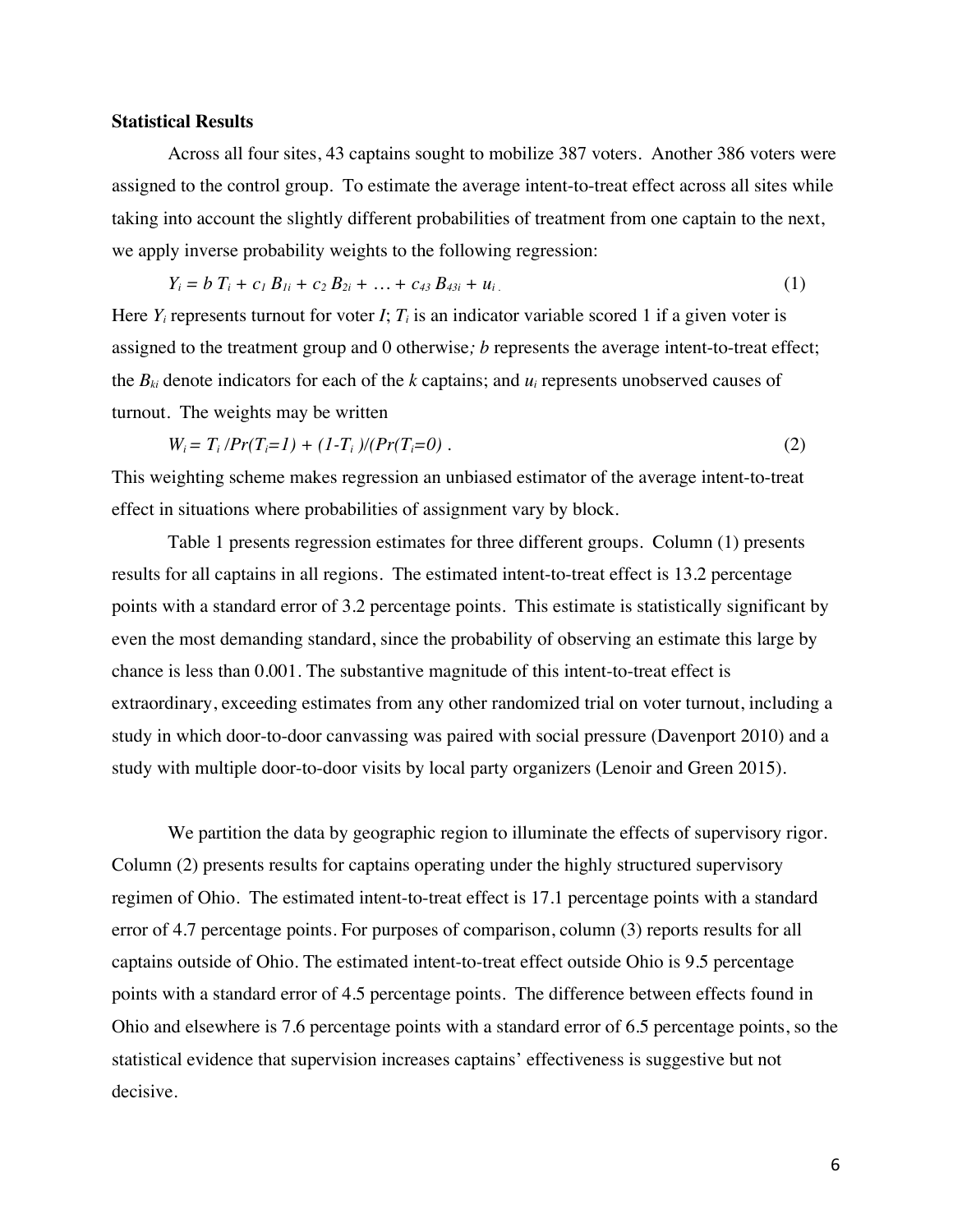# **Table 1:**

|                                                             | <b>All Sites</b> | <b>Ohio Only</b> | <b>Outside Ohio</b>                 |
|-------------------------------------------------------------|------------------|------------------|-------------------------------------|
|                                                             |                  |                  | (California, Connecticut, Colorado) |
| <b>Estimated Effect</b>                                     | 13.2             | 17.1             | 9.5                                 |
| <b>Standard Error</b>                                       | 3.2              | 4.7              | 4.5                                 |
| Two-sided <i>p</i> -value   Less than .001   Less than .001 |                  |                  | 0.03                                |
|                                                             | 773              | 378              | 395                                 |

#### **Estimated Intent-to-treat Effect of Turnout Nation's Mobilization Campaign, 2019**

Note: Estimates obtained from weighted least squares using the model described in equation (1) and the weights described in equation (2). Estimates are expressed in percentage points.

## **Conclusion**

The Turnout Nation experiment breaks new ground. It is the first to test the effectiveness of a decentralized mobilization model in which "captains" target family, friends, and acquaintances. Although prior studies have attempted to orchestrate and test friend-to-friend mobilization, mobilizers did not assume the role of captains and take on the responsibility of getting a targeted list of voters to the polls. Perhaps as a result, friend-to-friend efforts have tended to produce disappointing effects due to a lack of follow-through. The present study suggests that this model can work, especially when supervisors ensure that captains make the efforts necessary to repeatedly contact everyone on their target list. In the Ohio sites, where supervision was especially well-organized and proactive, the results are truly remarkable: assigning a voter to a captain raised the probability of turnout by 17.1 percentage points.

Like any pilot study, this one requires extensive further testing. The present study took place in the low-salience context of municipal elections. Many people who think of themselves as voters fail to vote in this kind of election, and it may be that the captain model worked especially well at drawing episodic voters to the polls. A presidential election may be quite different, both in terms of the baseline probabilities with which people vote and the kinds of appeals that draw people to vote in a high-salience election. It may be that to achieve the effects obtained here in a presidential election context, one must deploy captains in social networks with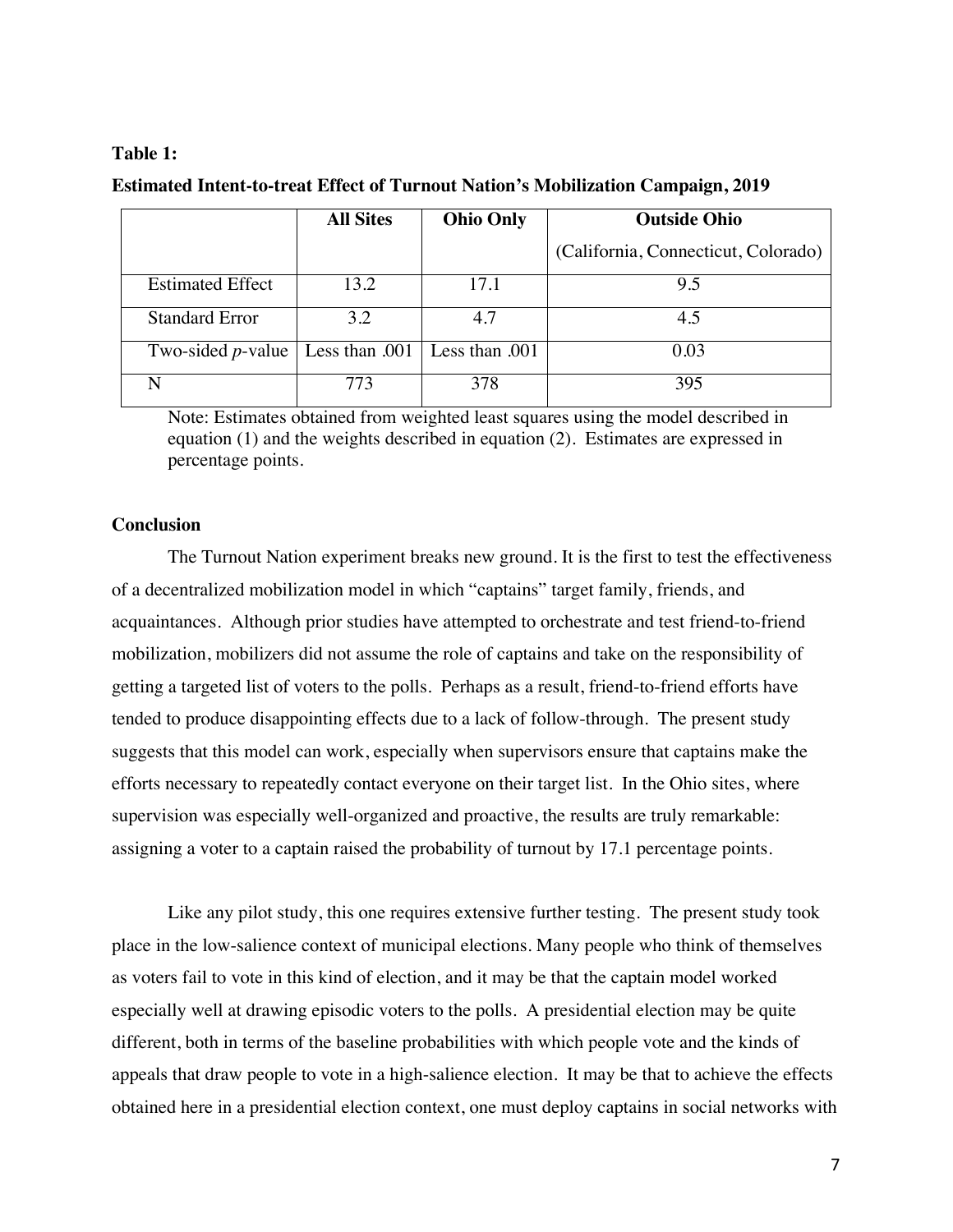a preponderance of low and medium propensity voters.

Another important extension to this line of research is to explore the role of supervision. The present study took advantage of geographic differences in supervisory approach. This geographic contrast is informative but should be seen as an exploratory step en route to a more rigorously controlled experimental design in which the type of supervision is randomly assigned within geographic locations. Ideally, this kind of experimental research program would discover the optimal balance between resources devoted to supervision and resources devoted to recruitment of ever-larger numbers of captains.

More generally, a large-scale test is needed to gauge the cost-effectiveness of the volunteer-driven Turnout Nation organizing model. In principle, the elastic, decentralized structure of mobilization within social networks allows for rapid expansion in the lead up to a presidential election, but the planning challenge is to anticipate the costs of infrastructure to maintain adequate supervision and quality control.

# **References**

Davenport, Tiffany C. "Public accountability and political participation: Effects of a face-to-face feedback intervention on voter turnout of public housing residents." *Political Behavior*32, no. 3 (2010): 337-368.

Green, Donald P., and Alan S. Gerber. *Get out the vote: How to increase voter turnout* (4<sup>th</sup> ed.). Brookings Institution Press, 2019.

Lenoir, Brandon W., and Donald P. Green. "The effects of multiple canvassing visits on voter turnout: A field experiment in competitive electoral settings." Paper presented at the Center for Strategic Initiatives, 2015.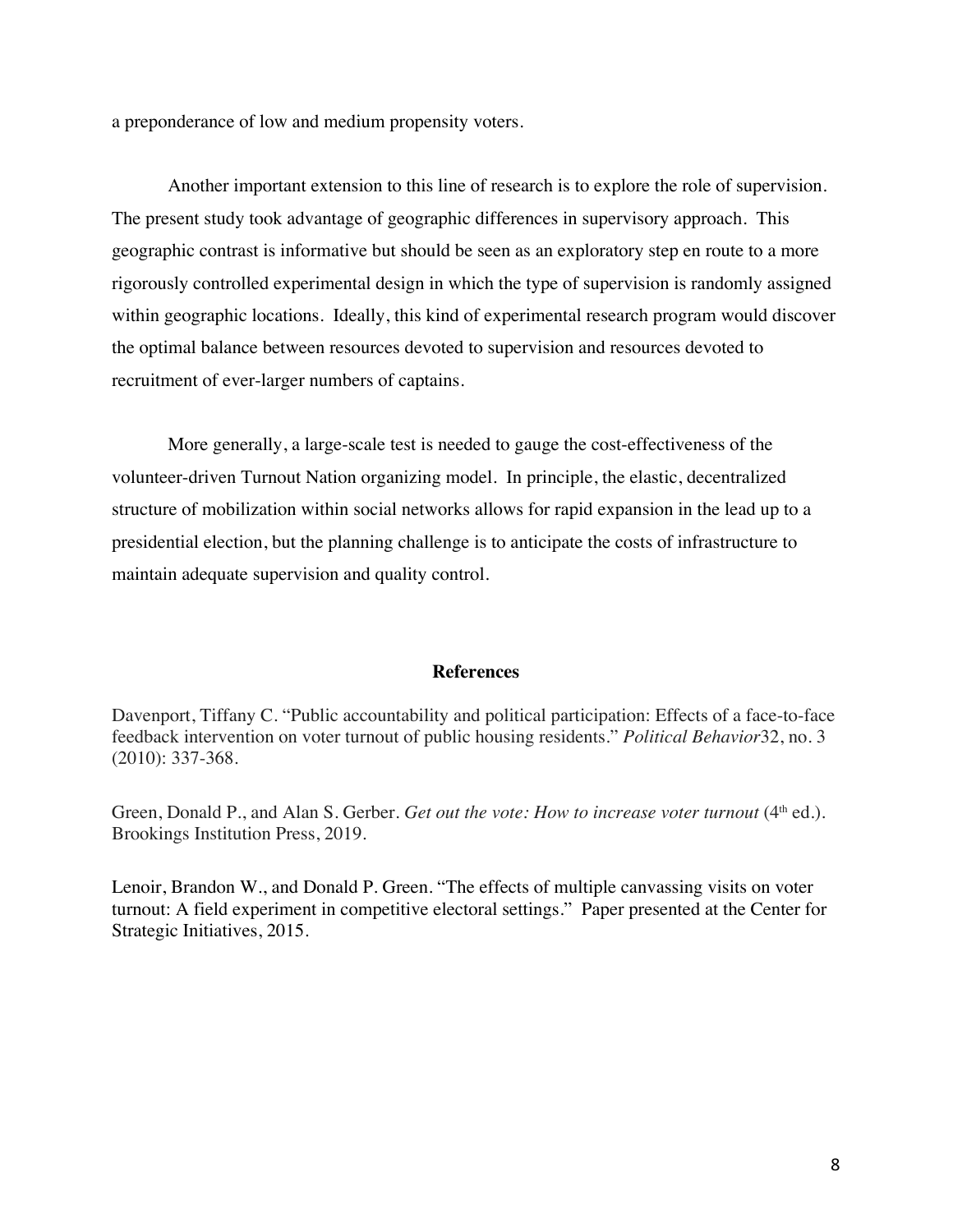

#### **Turnout Nation Captain Training**

Through Turnout Nation's method, each aspiring Captain will engage ten of their friends, family members, classmates, acquaintances--anyone they know --and ensure that they are registered, have a plan to vote, and actually cast their ballot. We define a Captain as someone who 1) has successfully identified and submitted ten voters who they will do their best to encourage to vote and who 2) has joined us on our communication platform to remain in contact. Until those two tasks are completed, we call those individuals aspiring Captains. We also encourage Captains to recruit more captains from their voter pool or among other contacts.

### **Captain Responsibility Breakdown**

- 1) **Choose ten friends.** Think of ten people you know and input their names. These individuals can be friends, family, coworkers, neighbors- any contact. Ideally, they would be all from one state, as Captains will need to be familiar with voting regulations and timelines in each state in which they have a voter. But they can be from several states too. If you are part of a randomized control trial, you will need to find a bigger group of potential voters, and then we will randomly tell you which among those you will encourage to vote, so those two groups can be compared with each other.
- 2) **Get on our communication platform.** We've selected a social media platform over others for its privacy and user data protection--something we take very seriously. Be sure to download it on your phone so you will get notifications and check in frequently, each day if possible, to see updates and track progress.
- 3) **Contact all eligible voters as soon as you become a Captain.** Reach out to eligible voters as quickly as possible to help resolve any issues with registration and to identify who might be interested in becoming Captains themselves. Speed is important, a day or two is ideal, but not longer than one week from becoming a Captain. Tailor an outreach message that works for you and for your voter. Remember, we don't contact your voters, that's up to you. Our goal is for your voters to vote, regardless of who they vote for, so be sure not to mention a candidate or party. If voters ask who you are voting for, you can tell them, but emphasize that Turnout Nation is a non-partisan organization. Any eligible voter is free to participate. Meeting your voters in person is the most effective strategy we've found, phones call being the next best option because this allows you to listen to your voters and identify their worries or issues together. Text, email, and social media can be effective,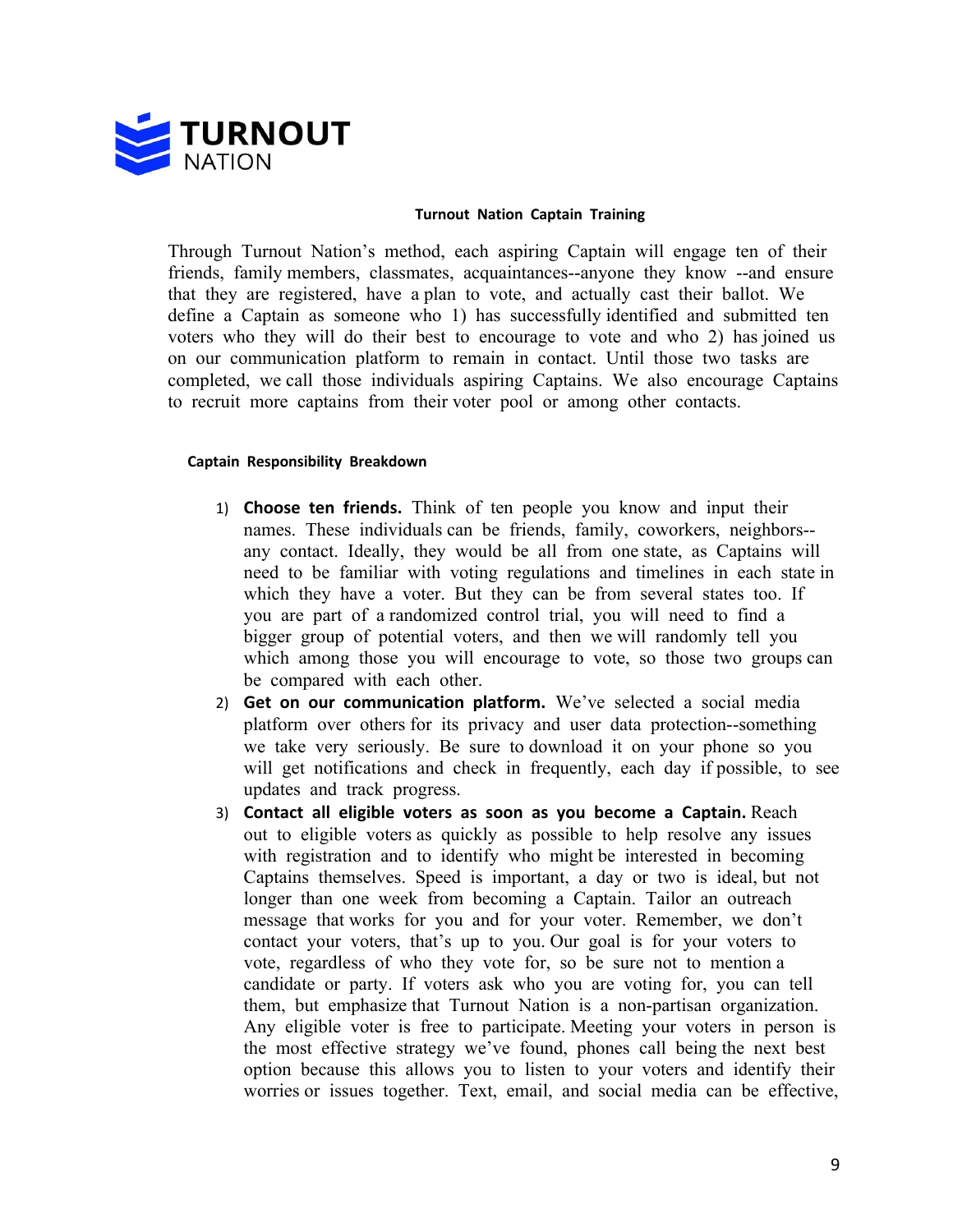but might require more consistent follow up to ensure a potential voter follows through. Encourage them to promise that they will vote, or at least commit to you that they will.

- 4) **You will receive voter information specific to your state.** Turnout Nation will send out information on voter registration, early voting, absentee voting in the relevant state or states, and all that a Captain's voters will need to know to vote successfully. We promise we will keep it concise and not spam you!
- 5) **Send reminders before early voting starts.** Help your voters make a plan--this is extremely important. Creating a plan with your voter will ensure you're working through any questions or identify difficulties ahead of election day. Encourage your voters to vote early if your voters' state allows it.
- 6) **Ask for a post-vote selfie!** Have your voters send a selfie after they vote and encourage them to post it on social media where they might be able to inspire others to do the same. Keep a running tally of your ten voters to know who has voted and who you need to follow up with.



# **Turnout Nation Organizer Training**

We define an Organizer as any Captain who recruits another Captain. Some Captains would rather not recruit or try to recruit any other Captains, and that's ok. However, we have found in the past that usually among the ten voters a Captain has chosen, at least two or three will be interested in the opportunity to become a Captain, often more. For Captains who have already taken care of their most important responsibility of contacting their ten voters, many want to extend the effort and opportunity to others and we very much support that. There is no limit to how many Captains an Organizer can recruit and motivate. Organizers can use the platform to communicate with their Captains as a group or individually. Turnout Nation will also be communicating with those Captains about their responsibilities, but we hope Organizers will too.

#### **Organizer Responsibility Breakdown**

1) **Verify Captains are aware of their responsibilities.** Be sure that each Captain knows what they need to do. To be a Captain, an individual will need to choose and submit their ten voters and get on our communication app. After that, some Captains will have difficulty or lack motivation to communicate with their voters. As an Organizer, you'll